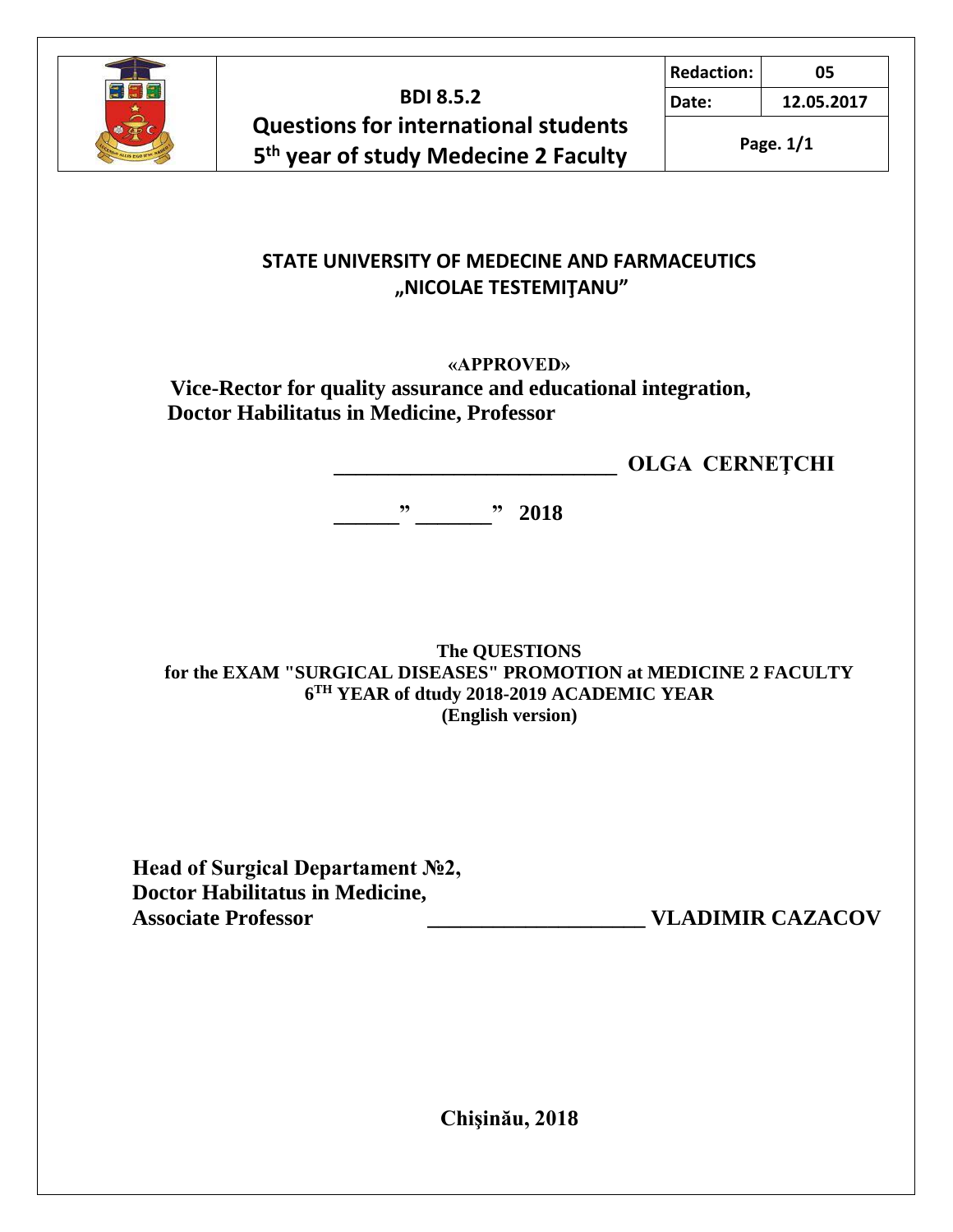

**Date: 12.05.2017**

**Page. 1/1**

- 1. Diseases of the thyroid gland. Notions of Anatomy and physiology. Classification. The clinical and paraclinical exploration of thyreopathies.
- 2. Nodular goiter. The etiology. Classification. Epidemiology. Pathology. Positive and differential diagnosis. Indications for surgical treatment.
- 3. Endemic and sporadic goiter. The etiology. Classification. Epidemiology. Notion of endemic area. Pathology. Positive and differential diagnosis. Medical and surgical treatment.
- 4. Basedow-Graves Disease. The etiology. Classification. Pathology. The clinical picture. Positive and differential diagnosis. Preoperative preparation. Surgical treatment. Peculiarities of postsurgical care.
- 5. Chronic thyroiditis Hashimoto. Chronic thyroiditis Riedel. The etiology. The clinical picture. Positive and differential diagnosis. Medical treatment. Indications for surgical treatment.
- 6. Early and late postoperative complications in surgery of thyreopathies. Clinical manifestations. Treatment. Prophylaxis.
- 7. Surgical anatomy of the mediastinum. Paraclinical investigation methods of the patients with mediastinal diseases.
- 8. Mediastinal cysts. The etiology and pathogenesis. Notions of anatomy and physiology. Classification. Symptomatology. Positive and differential diagnosis. Complications. Surgical treatment.
- 9. Tumors of the mediastinum. The etiology and pathogenesis. Pathological anatomy. Classification. Symptomatology. Complications. Positive and differential diagnosis. Surgical and combined treatment.
- 10. Acute mediastinitis. The etiology and pathogenesis. Classification. Symptomatology. Positive and differential diagnosis. Surgical treatment.
- 11. Esophageal syndrome. Notions of anatomy and physiology. Clinical manifestations. Paraclinical investigations in diseases of the esophagus.
- 12 Gastroesophageal reflux disease. The etiology and pathogenesis. Classification. Symptomatology. Positive diagnosis. Surgical treatment. Barrett's esophagus - notion, symptoms, diagnosis, treatment.
- 13. Achalasia of the esophagus. The etiology and pathogenesis. Classification. The clinical picture. Positive and differential diagnosis. Conservative and surgical treatment.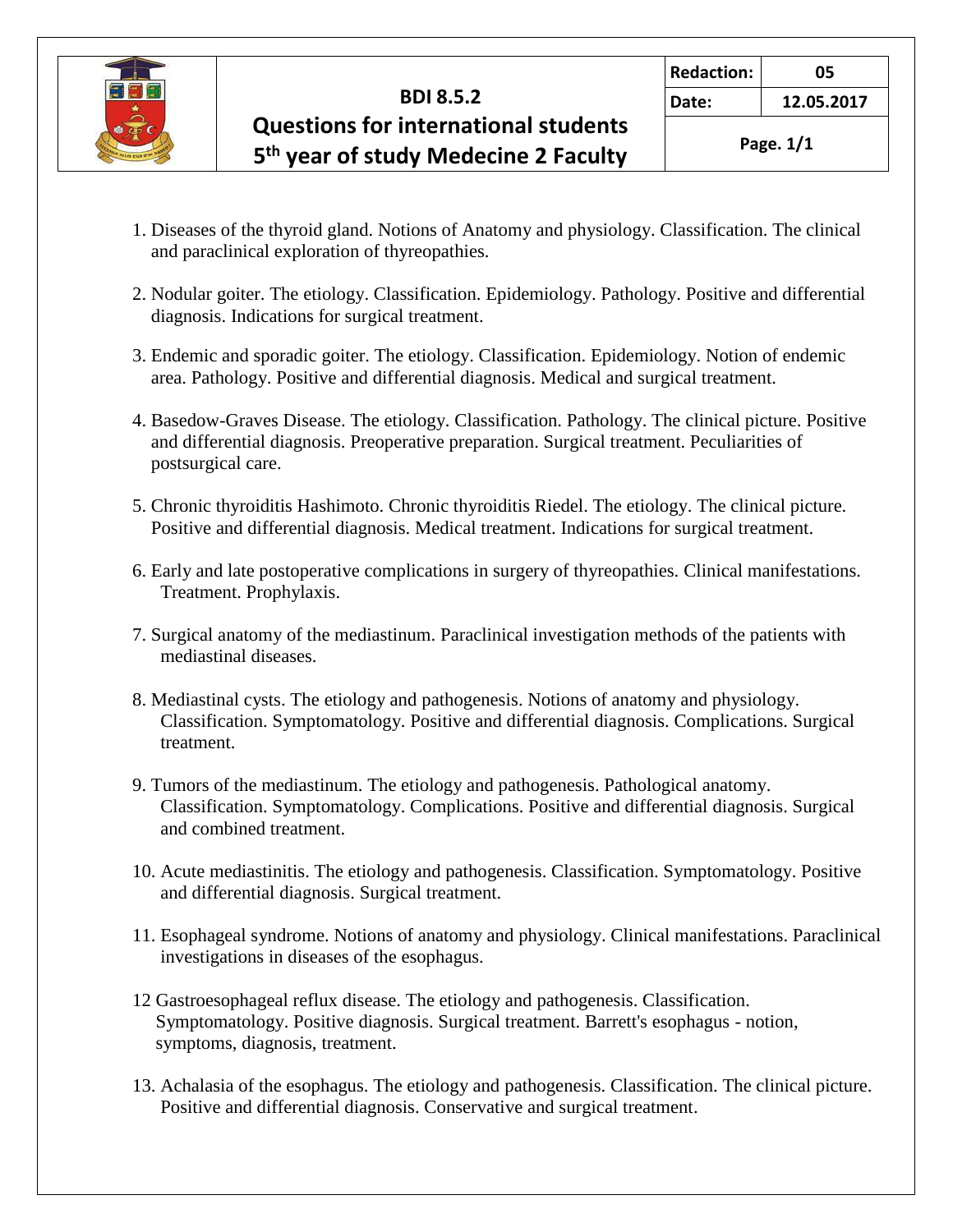

**Date: 12.05.2017**

- 14. Diverticulas of the esophagus. The etiology and pathogenesis. Classification. The clinical picture. Complications. Positive and differential diagnosis. Conservative and surgical treatment.
- 15. Caustic esophagitis. The etiology and pathogenesis. Pathological anatomy. Classification. Positive diagnosis. Medical first aid. Conservative treatment. Indications for early bouging dilatation. Emergency surgical treatment.
- 16. Congenital heart defects. The etiology and pathogenesis. Classification (patent ductus arteriosus, septal defects). The clinical picture. Positive and differential diagnosis. Surgical treatment.
- 17. Methods of investigation of patients with surgical cardio-vascular pathologies.
- 18. Tetralogy of Fallot. The etiology and pathogenesis. Classification. The clinical picture. Positive and differential diagnosis. Surgical methods of treatment. Palliative care and total correction surgeries.
- 19. Coarctation of the aorta. The etiology and pathogenesis. Classification. Clinical picture. Positive diagnosis. Methods of surgical treatment.
- 20. Ischemic heart disease. The etiology and pathogenesis. Classification. The clinical picture. Positive diagnosis. Surgical treatment. Postoperative complications.
- 21. Postinfarction aneurysms of the heart. The etiology and pathogenesis. Classification. The clinical picture. Positive and differential diagnosis. Surgical treatment.
- 22. Atherosclerotic lesions of the branches of the abdominal aorta. Syndrome of chronic entero mesenteric ischemia. The clinical picture. Positive and differential diagnosis. Methods of surgical treatment.
- 23 Aortic aneurysms. The etiology and pathogenesis. Classification. Clinical syndromes. Positive and differential diagnosis. Methods of contemporary surgical treatment. Complications.
- 24. Leriche's syndrome. The etiology and pathogenesis. Classification. The clinical picture. Positive diagnosis. Methods of contemporary surgical treatment. Expertise of patient's work capacity.
- 25. Peripheral atherosclerosis obliterans. The etiology and pathogenesis. Classification. Clinical manifestations of the disease after stages. Positive diagnosis. Conservative and surgical treatment. Expertise of patient's work capacity.
- 26. Thrombangitis obliterans (Winiwarter Buerger disease). The etiology and pathogenesis. Classification. The clinical picture. Positive and differential diagnosis. Conservative and surgical treatment. Prophylaxis. Expertise of patient's work capacity.
- 27. Entero-mesenteric infarction. Etiopathogenesis. Classification. Symptomatology. Paraclinical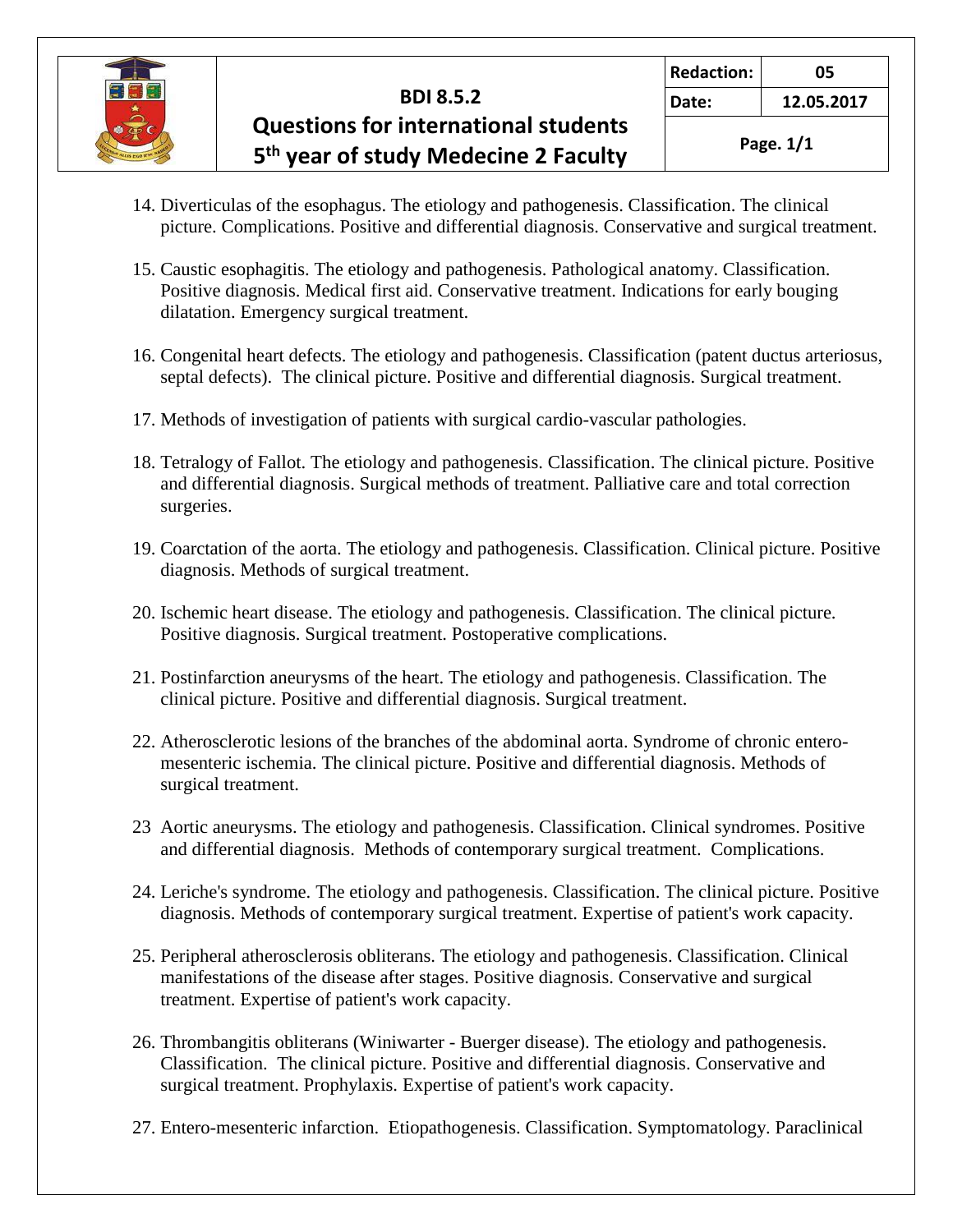

**Redaction: 05**

**Date: 12.05.2017**

**Page. 1/1**

diagnosis. Surgical treatment. Complications.

- 28. Surgical pleuro-pulmonary affections. Notions of anatomy and physiology. Classification. Symptomatology. Contemporary methods of diagnostic.
- 29. Lung abscess. Etiopathogenesis. Pathological anatomy. Classification. Symptomatology. Complications. Positive and differential diagnosis. Surgical treatment.
- 30. Bronchiectasis. The etiology and pathogenesis. Pathological anatomy. Classification. Symptomatology. Complications. Positive and differential diagnosis. Conservative and surgical treatment.
- 31. Hydatid cyst of the lungs. The etiology and pathogenesis. Classification. Pathological anatomy. Symptomatology. Complications. Positive and differential diagnosis. Treatment.
- 32. Acute nonspecific purulent pleurisy. The etiology and pathogenesis. Classification. Pathological anatomy. Symptomatology. Complications. Positive and differential diagnosis. Conservative and surgical tratament.
- 33. Chronic nonspecific purulent pleurisy. The etiology and pathogenesis. Classification. Pathological anatomy. Symptomatology. Complications. Positive and differential diagnosis. Conservative and surgical treatment.
- 34. Diaphragmatic hernias. The etiology and pathogenesis. Classification. Bohdalec, Larrey, retrosternal (Morgagni) and post-traumatic diaphragmatic hernias. The clinical picture. Positive and differential diagnosis. Surgical treatment.
- 35. Hiatal hernias. The etiology and pathogenesis. Classification. The clinical picture. Complications. Positive and differential diagnosis. Surgical treatment.
- 36. Pathology of the operated stomach (postgastrectomy syndromes). The etiology and pathogenesis. Classification. Peptic ulcer of gastrojejunal anasthomosis. Positive diagnosis. Treatment.
- 37. Pathology of the operated stomach (postgastrectomy syndromes). The etiology and pathogenesis. Classification. Peptic ulcer of the jejunum. Gastro-jejuno-colic fistula. Positive diagnosis. Complications. Surgical treatment.
- 38. Dumping syndrome. The etiology and pathogenesis. Classification. The clinical picture. Positive diagnosis. Conservative and surgical treatment.
- 39. Afferent loop syndrome. The etiology and pathogenesis. Classification. The clinical picture. Positive and differential diagnosis. Conservative and surgical treatment.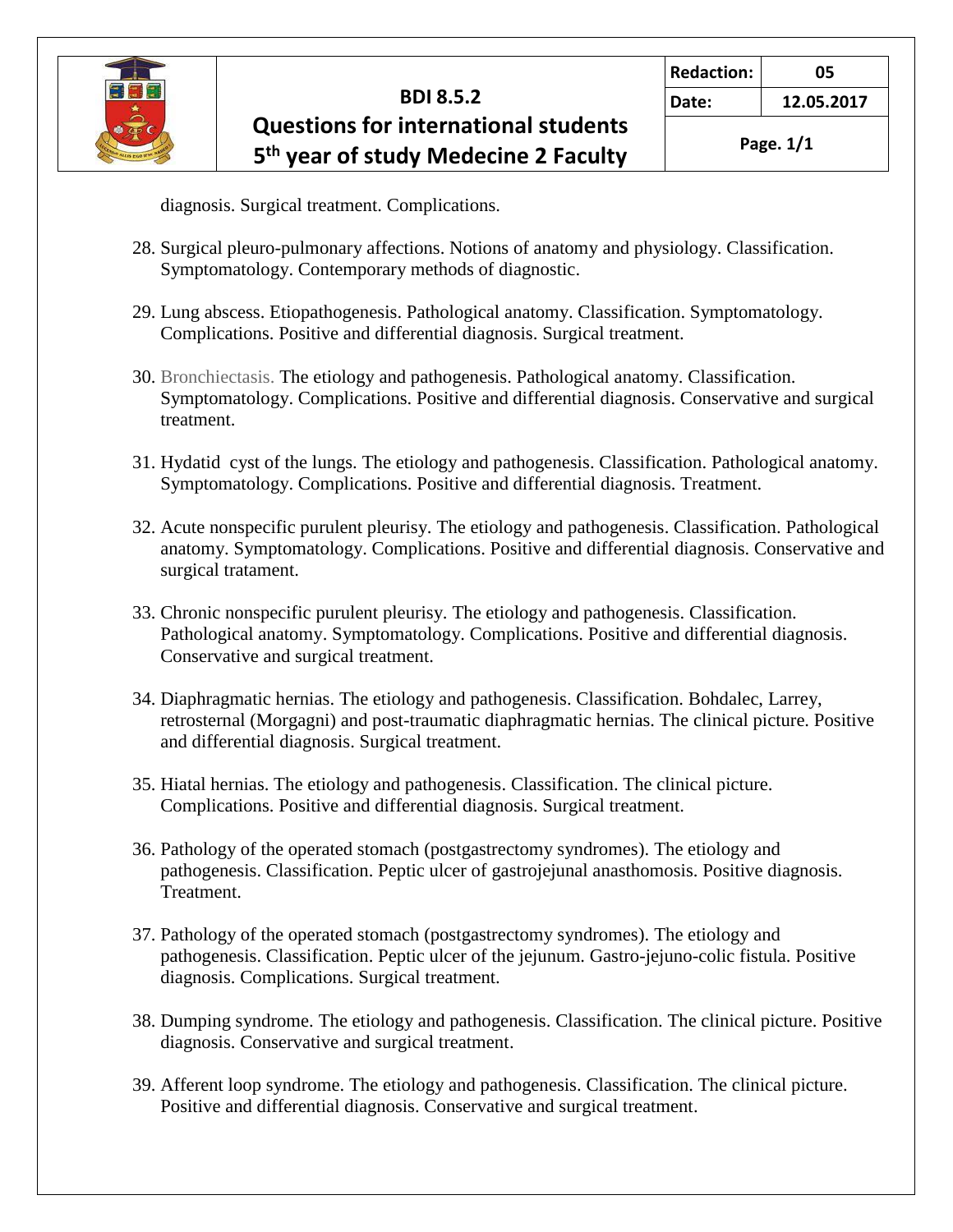

- 40. Postvagotomy syndromes: gastroesophageal and biliary reflux, gastric atony. The etiology and pathogenesis. The clinical picture. Positive diagnosis. Treatment.
- 41. Postvagotomy syndromes: recurrent peptic ulcer, tardive dysphagia, biliary lithiasis, diarrhea. The etiology and pathogenesis. Positive diagnosis. Conservative and surgical treatment.
- 42. Mechanical jaundice. The classification of jaundice. Bilirubin metabolism. The formation and excretion of bile. Notion and types of cholestasis.
- 43. Mechanical jaundice of benign genesis. The etiology and pathogenesis. Classification. The clinical picture. The diagnosis. Contemporary surgical and miniinvasive treatment.
- 44. Mechanical jaundice of malign genesis. The etiology and pathogenesis. Classification. The clinical picture. Positive and differential diagnosis. Contemporary surgical and miniinvasive treatment.
- 45. Cholangitis. Notion. The etiology and pathogenesis. Classification. The clinical picture. Positive diagnosis. Preoperative preparation. Surgical treatment (including miniinvasive methods).
- 46. Postcholecystectomy syndrome. The etiology and pathogenesis. Classification. Long cystic duct stump, remnant gallbladder, coledocolitiasis, strictures of the bile ducts,stenosis of the major duodenal papilla. The clinical picture. Surgical treatament.
- 47. Postcholecystectomy syndrome. The clinical picture. Contemporary diagnosis and treatment. Causes of unsatisfactory results that generate postcholecystectomiy syndrome.
- 48. Postcholecystectomy syndrome. The principles of surgical treatment of various pathological states of postcholecystectomy syndrome. Indications and methods of external drainage of bile ducts.
- 49. Megacholedochus. The etiology and pathogenesis. Classification. Contemporary treatment.
- 50. Surgical diseases of the liver. Notions of anatomy and physiology. Classification of surgical pathology of the liver. Contemporary diagnostic methods.
- 51. Hepatic abscess. The etiology and pathogenesis. Classification. The clinical picture. Positive and differential diagnosis. The main used methods of treatment (antibiotherapy, percutaneous drainage, surgical treatment). Indications.
- 52. Hepatic parasitoses. Hydatid cyst and hepatic alveolar echinococcosis. The characteristic of the parasite. Development cycle. Clinical-morphological peculiarities. Positive and differential diagnosis. Complications.
- 53. Non-parasitic hepatic cysts. The etiology and pathogenesis. Classification. The clinical picture.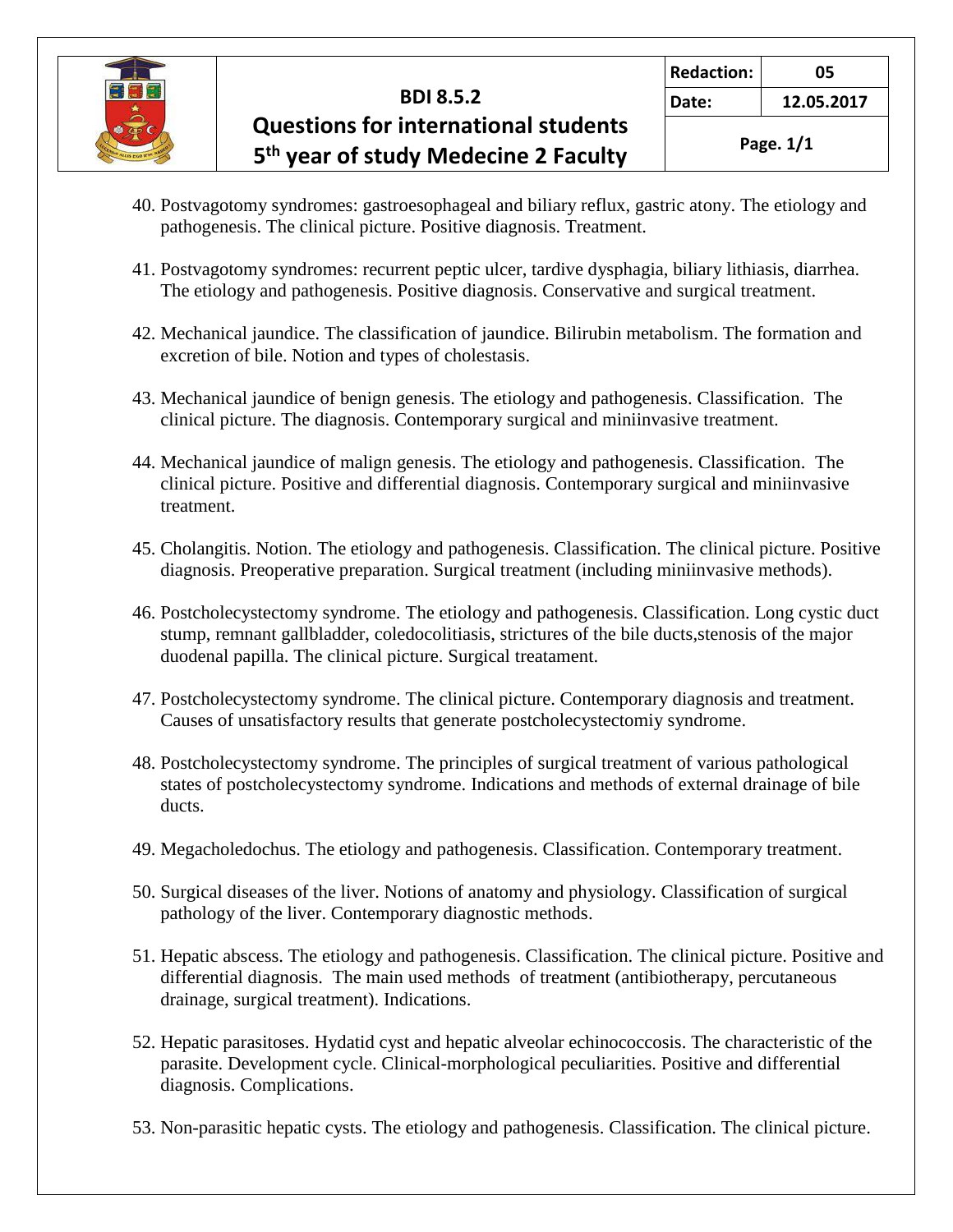

 Positive and differential diagnosis. Methods of traditional surgical and minimally invasive laparoscopic treatment. Complications..

- 54. Portal hypertension. Anatomical-physiological peculiarities of the porto-caval system. Classification. Symptomatology. The methods of paraclinical exploration of patients with portal hypertension.
- 55. Portal hypertension. Clinical and evolutional peculiarities depending on the level of the portal block. Positive and differential diagnosis. Paraclinical exploration methods.
- 56. Variceal digestive bleeding. The etiology and pathogenesis. The clinical picture. Positive and differential diagnosis. Conservative, endoscopic and surgical treatment.
- 57. Chronic pancreatitis. The etiology and pathogenesis. Classification. Clinical picture. Complications. Positive and differential diagnosis.
- 58. Treatment of chronic pancreatitis. Principles of conservative treatment. Indications for surgical treatment. Preoperative preparation. Types of surgical intervences.
- 59. Pancreatic cysts and pseudocysts. Notion. The etiology and pathogenesis. Classification. Periods of pancreatic pseudocyst's wall formation. The clinical picture. Positive and differential diagnosis. Surgical treatment.
- 60. Hypersplenism. The etiology and pathogenesis. Classification. Symptomatology. Positive diagnosis. Surgical treatment.
- 61. Chronic megacolon. Hirschprung's disease. The etiology and pathogenesis. The clinical picture. Positive and differential diagnosis. Surgical treatment.
- 62. Non-specific ulcerative colitis. The etiology and pathogenesis. Classification. The clinical picture. Positive and differential diagnosis. Complications. Conservative and surgical treatment.
- 63. Dolichocolon. The etiology and pathogenesis. Classification. The clinical picture. Positive diagnosis. Treatment.
- 64. Colonic diverticulosis. The etiology and pathogenesis. Classification. The clinical picture. Positive diagnosis. Complications. Surgical treatment.
- 65. Crohn's Disease. The etiology and pathogenesis. Classification. The clinical picture. Positive and differential diagnosis. Complications. Surgical treatment.
- 66. Small and large intestines polyposis. The etiology and pathogenesis. Classification. The clinical picture. Positive and differential diagnosis. Complications. Surgical treatment.